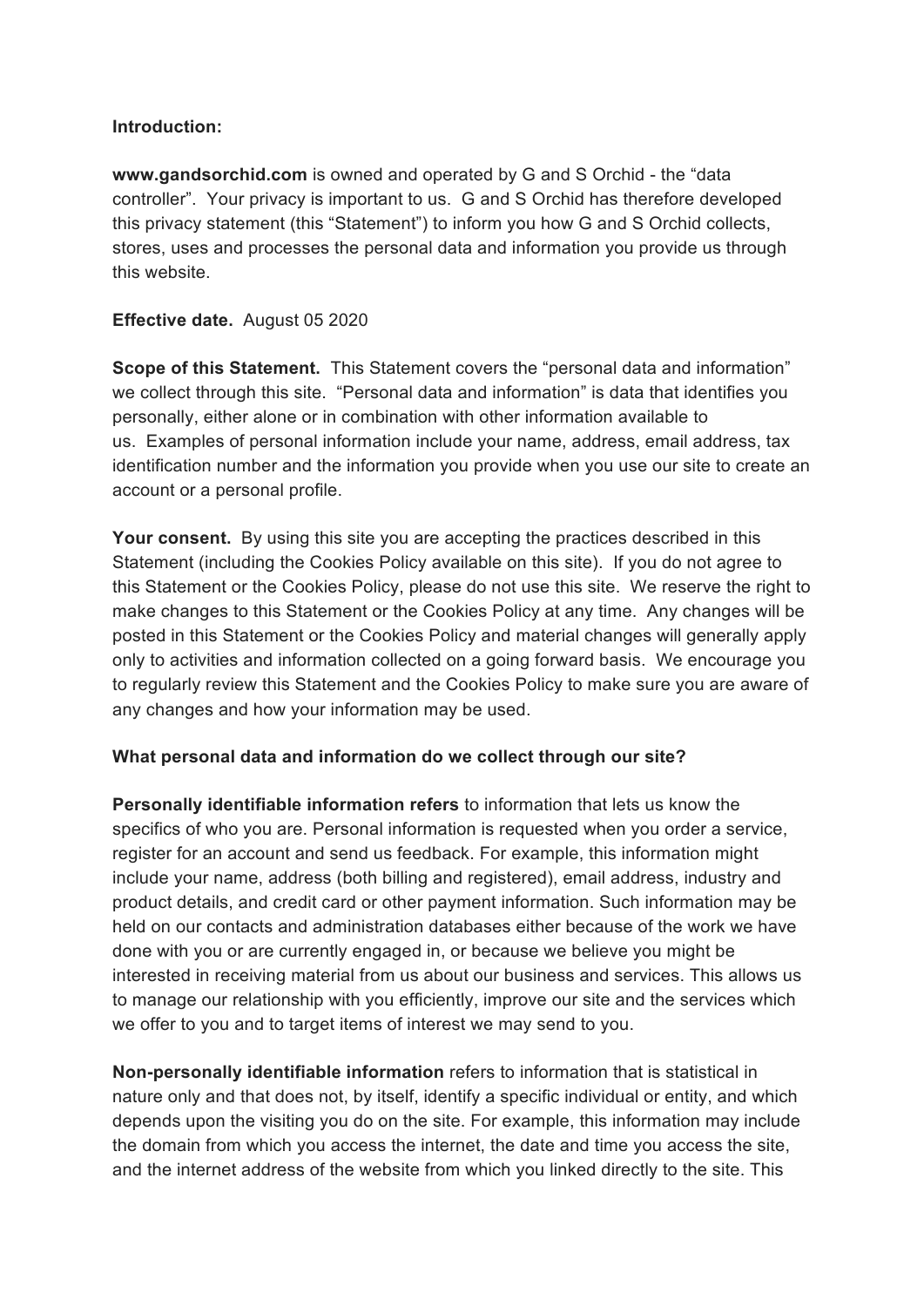information is used in an aggregate form to make the site more useful and attractive to its users.

## **Cookies and similar technologies***.*

We use "cookies" and other web technologies to collect information and support certain features of our sites. For example, we may use these technologies to

- Collect information about the ways visitors use our sites which pages they visit. which links they use, and how long they stay on each page;
- To manage and determine the effectiveness of our advertising campaigns;
- To support the features and functionality of our sites for example, to save you the trouble of reentering information already in our database or to prompt the settings you established on previous visits to our sites; and
- To personalize your experience when you use our sites.

Generally, the information we collect using these web technologies does not identify you personally. If, however, you have created a user identity, for example, by signing up to use a password-protected area on one of our sites, we may link the information we collect using web technologies to other information that identifies you personally.

If you do not wish to receive cookies, you may set your browser to reject cookies or to alert you when a cookie is placed on your computer. You may also delete our cookies as soon as you leave a site. Although you are not required to accept our cookies when you visit our sites, if you set your browser to reject cookies, you will not be able to use all of the features and functionality of our sites. Please see the Cookies Policy on this site for more details.

# **How does G and S Orchid use your personal information?**

Generally we use the personal information we collect through our site

- To provide the products, information and services you request;
- For security, credit or fraud prevention purposes;
- To provide you with effective customer service;
- To provide you with a personalized experience when you use our site;
- To display personalized advertising when you visit our site;
- To contact you with special offers and other information we believe will be of interest to you (but only with your permission);
- To contact you with information and notices related to your use of our site;
- To invite you to participate in surveys and provide feedback to us;
- To better understand your needs and interests;
- To improve the content, functionality and usability of our site;
- To improve our products and services;
- To improve our marketing and promotional efforts; and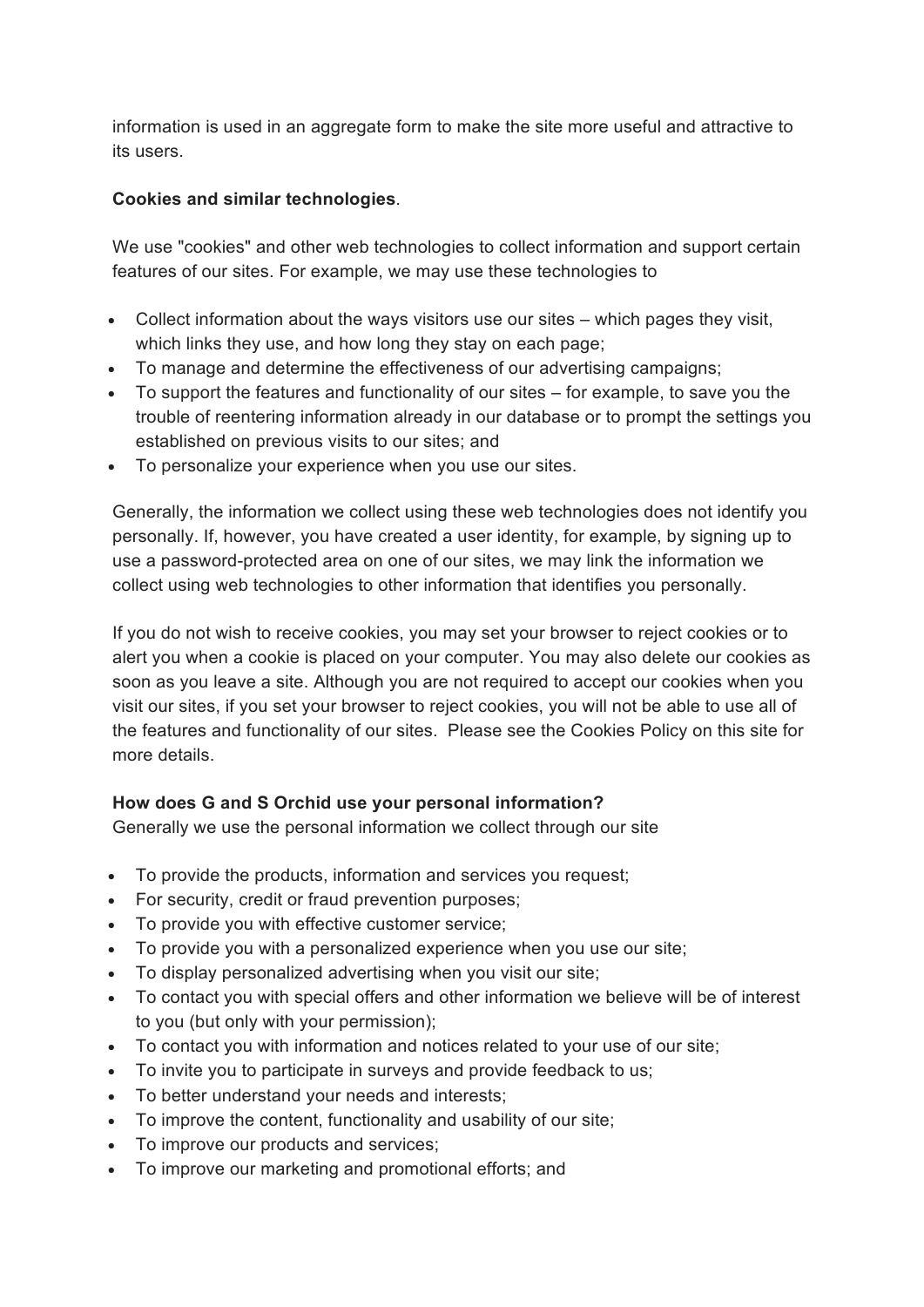• For any other purpose identified in an applicable privacy notice or other agreement between G and S Orchid and you.

## **How does G and S Orchid share my personal information?**

Service providers. We share personal information with companies and organizations that perform services on our behalf, for example, companies that provide support services to us (such as credit card processing services, data storage services, and web hosting services) or that help us market our products and services (such as third-party e-mail marketing companies). These third parties are required by contract to use the personal information we share with them only to perform services on our behalf and to take commercially reasonable measures to protect the confidentiality and security of your personal information.

Within G and S Orchid. We may share the personal information we collect through our site within G and S Orchid or with other affiliates of G and S Orchid for cross-marketing and other purposes. If you do not want us to share your personal information you may "opt-out" at any time by sending an email or writing to our data privacy officer – see the contact details on this page.

Business transfers. Your personal information may be transferred to a company that has acquired the stock or assets of G and S Orchid, one of its affiliates, or one of our businesses, for example, as the result of a sale, merger, reorganization or liquidation. If such a transfer occurs, the acquiring company's use of your personal information will still be subject to this policy and the privacy preferences you have expressed to us.

Compliance with laws and protection of our rights and the rights of others. We may disclose personal information when we, in good faith, believe disclosure is appropriate to comply with the law, a court order or a subpoena. We may also disclose personal information to prevent or investigate a possible crime, such as fraud or identity theft; to enforce or apply our online terms of use or other agreements; or to protect our own rights or property or the rights, property or safety of our users or others.

Aggregate information. We may share aggregated demographic or survey information with third parties, but this information is in anonymous form and does not contain any personal data or information. The aggregate information that we share may include anonymous information that is captured through the use of cookies and other similar tracking technology, as explained in the section entitled "cookies and similar technologies."

As described in a privacy notice*.* We reserve the right to disclose your personal information as described in any additional privacy notice posted on the web page (or area) where you provide that information. By providing your personal information on that web page you will be consenting to the disclosure of your personal information as described in that privacy notice.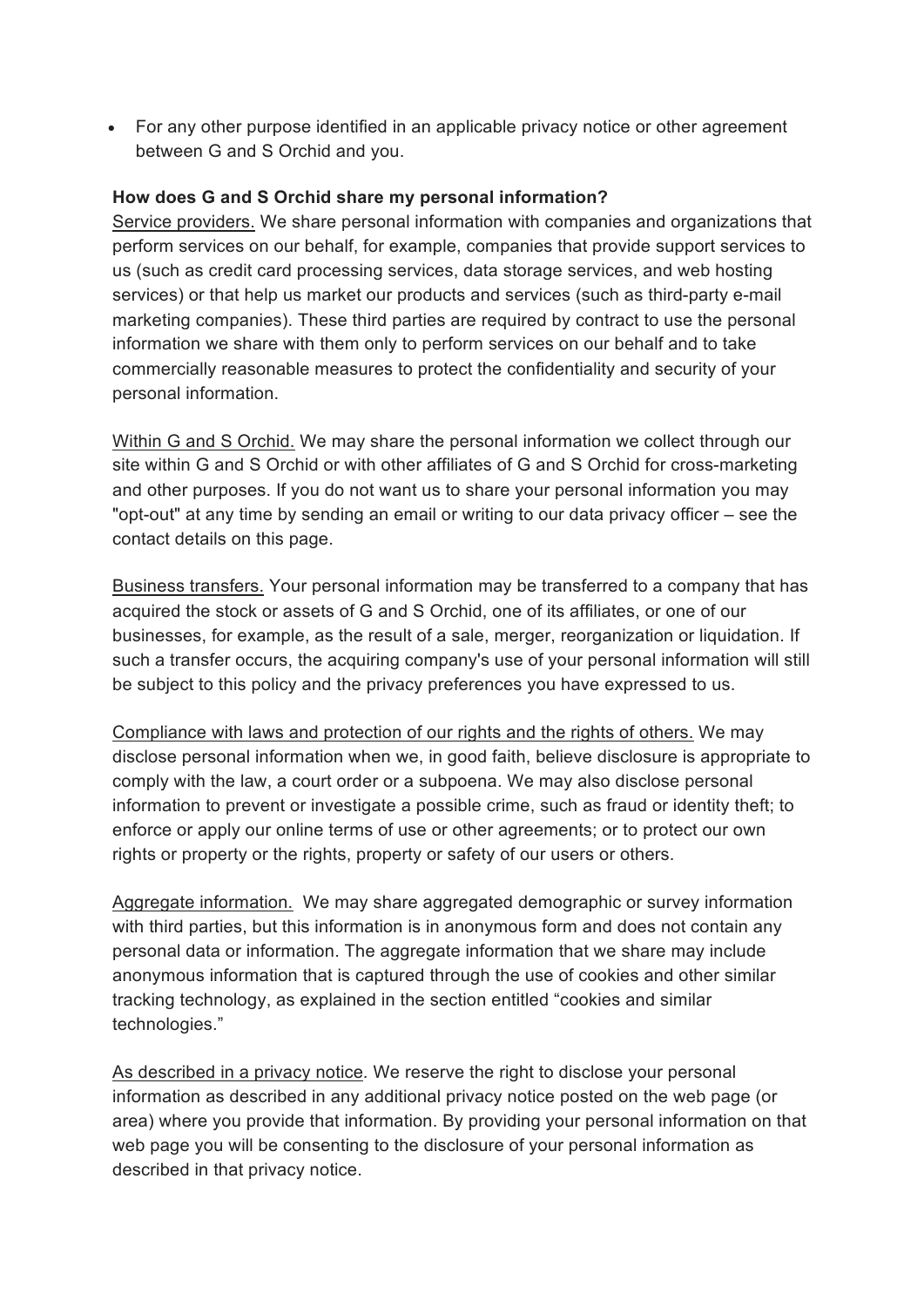As described in a click-through agreement. We reserve the right to disclose your personal information as described in any click-through agreement to which you have agreed.

### **Your choices**

#### In general

we respect your right to make choices about the ways we collect, use and disclose your personal information. In most cases, we will ask you to indicate your choices at the time we collect your personal information. We will also include an "opt-out" link in newsletter or promotional email we send you so that you can inform us that you do not wish to receive such communications from us in the future. If you have created an account or a personal profile on our site, you may be able to update some or all of your privacy choices by changing the settings on your account settings or profile page.

### Direct marketing

Before we use your personal information for direct marketing purposes (or permit our affiliates to do so), we will offer you the opportunity to choose whether to have your information used in this way. If at any time you wish to be taken off our direct marketing mailing lists, please send an email or write to our data privacy officer – see the contact details on this page. Please provide your full name, address and email address so that we can find you on our mailing lists. Once we have the information we need, we will remove you from our mailing lists. Please give us a reasonable amount of time to honor your request.

#### Sharing your personal information.

#### **How can you access, update or correct your personal information?**

If you have created an account or a personal profile on one of our sites, you may be able to access and update some or all of your personal information on your account settings or profile page. You may also access, update or correct your personal information, by emailing or writing to our data privacy officer – see the contact details on this page. We will respond to you within a reasonable time and, in any event, within the time limits established by applicable law. For your protection, we may ask you for additional information to verify your identity. In most cases, we will provide access and correct or delete any inaccurate information you discover. In some cases, however, we may limit or deny your request if the law permits or requires us to do so or if we are unable to verify your identity. Although generally we do not charge for these services, we reserve the right, at our discretion, to charge a reasonable fee as permitted by applicable law. We will notify you if a fee will apply in your case.

## **How does G and S Orchid protect personal information?**

We maintain a comprehensive data security program, including commercially reasonable administrative, physical and technological security measures, to protect your personal information from unauthorized access, unauthorized use, and unauthorized or